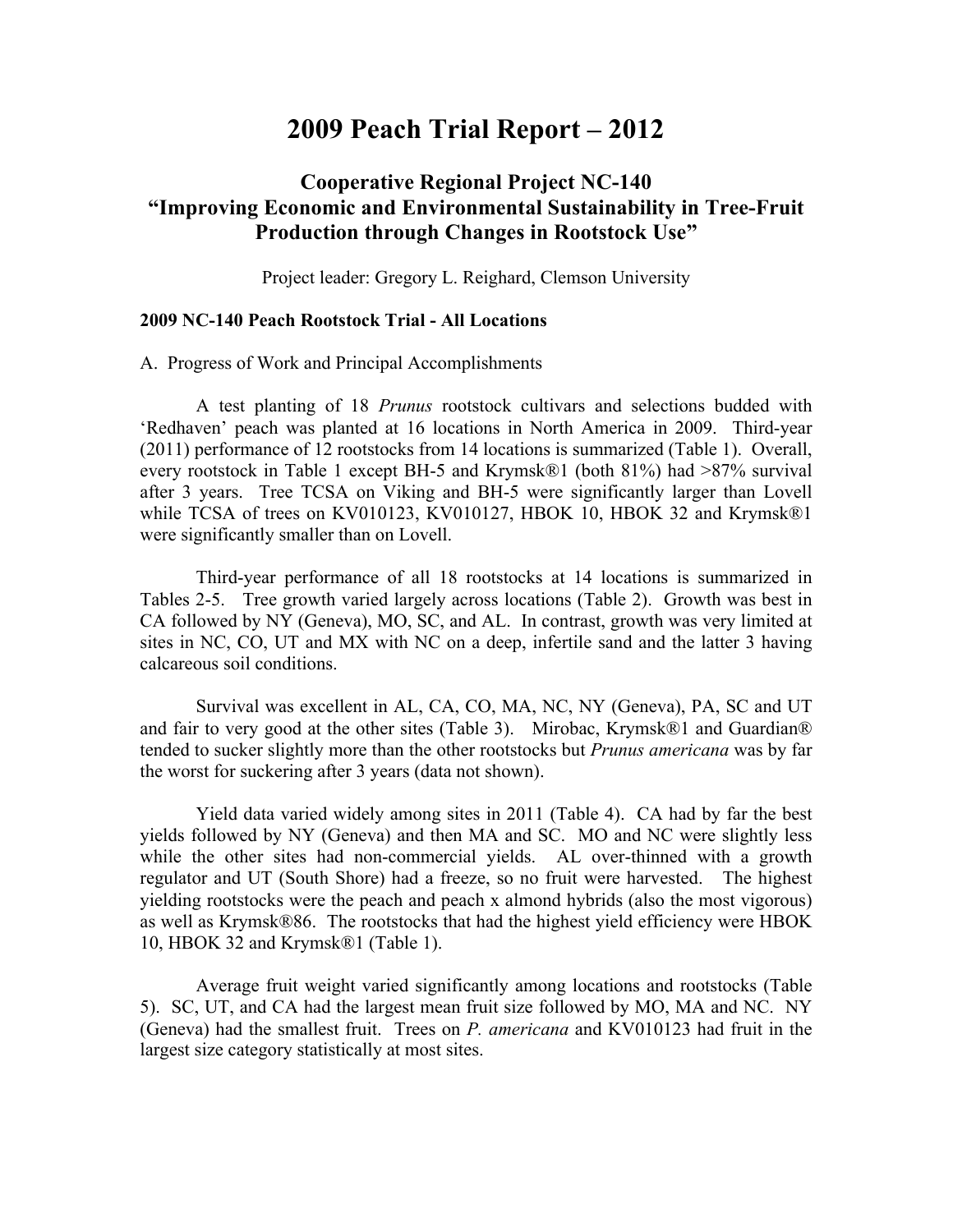| Table 1. Third-year performance of Redhaven on 12 rootstocks at 14 locations as part of Cooperative Regional |           |                       |                        |              |             |             |      |                    |              |      |            |             |
|--------------------------------------------------------------------------------------------------------------|-----------|-----------------------|------------------------|--------------|-------------|-------------|------|--------------------|--------------|------|------------|-------------|
| Project NC-140. $^2$                                                                                         |           |                       |                        |              |             |             |      |                    |              |      |            |             |
|                                                                                                              |           |                       |                        |              |             |             |      |                    |              |      | Yield      |             |
|                                                                                                              |           | Survival <sup>Z</sup> | <b>TCSA</b>            |              | No. of      |             |      | <b>Total Yield</b> | Mean Fruit   |      | Efficiency |             |
|                                                                                                              |           | $(\% )$               | $\text{(cm}^2\text{)}$ |              | Rootsuckers |             |      | (kg)               | Weight $(g)$ |      | (kg/cm2)   |             |
| Rootstock cultivar                                                                                           | Fall 2011 |                       | Fall 2011              |              | Fall 2011   |             |      | 2011               | 2011         |      | 2011       |             |
|                                                                                                              |           |                       |                        |              |             |             |      |                    |              |      |            |             |
| Viking                                                                                                       | 87        | bcd                   | 58.1                   | a            | 0.02        | $\mathbf d$ | 17.5 | a                  | 171          | bcde | 0.24       | bc          |
| Atlas                                                                                                        | 88        | bcd                   | 56.7                   | ab           | 0.09        | cd          | 16.8 | ab                 | 170          | bcde | 0.19       | d           |
| <b>BH-5</b>                                                                                                  | 81        | d                     | 59.9                   | a            | 0.42        | cd          | 16.8 | ab                 | 173          | bcd  | 0.19       | d           |
| Mirobac                                                                                                      | 97        | ab                    | 54.7                   | ab           | 1.95        | $\mathbf b$ | 14.1 | cde                | 162          | de   | 0.21       | dc          |
| Guardian®                                                                                                    | 96        | ab                    | 56.8                   | ab           | 1.08        | bcd         | 14.4 | bcd                | 169          | bcde | 0.19       | $\mathbf d$ |
| Lovell                                                                                                       | 97        | ab                    | 54.1                   | $\mathbf b$  | 0.64        | cd          | 14.6 | bcd                | 166          | cbde | 0.19       | d           |
| KV010123                                                                                                     | 95        | ab                    | 44.1                   | cd           | 0.54        | cd          | 15.9 | abc                | 177          | b    | 0.25       | bc          |
| KV010127                                                                                                     | 93        | abc                   | 46.6                   | $\mathbf{c}$ | 0.62        | cd          | 13.3 | def                | 169          | bcde | 0.21       | dc          |
| Krymsk®86 (Kuban 86)                                                                                         | 92        | abc                   | 53.7                   | $\mathbf b$  | 0.24        | cd          | 14.1 | cde                | 165          | cde  | 0.19       | d           |
| HBOK 10                                                                                                      | 94        | ab                    | 37.6                   | e            | 0.01        | d           | 13.5 | cdef               | 169          | bcde | 0.29       | a           |
| HBOK 32                                                                                                      | 92        | abc                   | 40.2                   | de           | 0.18        | cd          | 12.9 | def                | 160          | e    | 0.28       | ab          |
| Krymsk®1 (VVA-1)                                                                                             | 81        | d                     | 25.6                   | $\mathbf f$  | 1.37        | bc          | 11.7 | efg                | 175          | bc   | 0.32       | a           |
|                                                                                                              |           |                       |                        |              |             |             |      |                    |              |      |            |             |
| <sup>Z</sup> Mean separation within columns by Duncan's multiple range test ( $P = 0.05$ )                   |           |                       |                        |              |             |             |      |                    |              |      |            |             |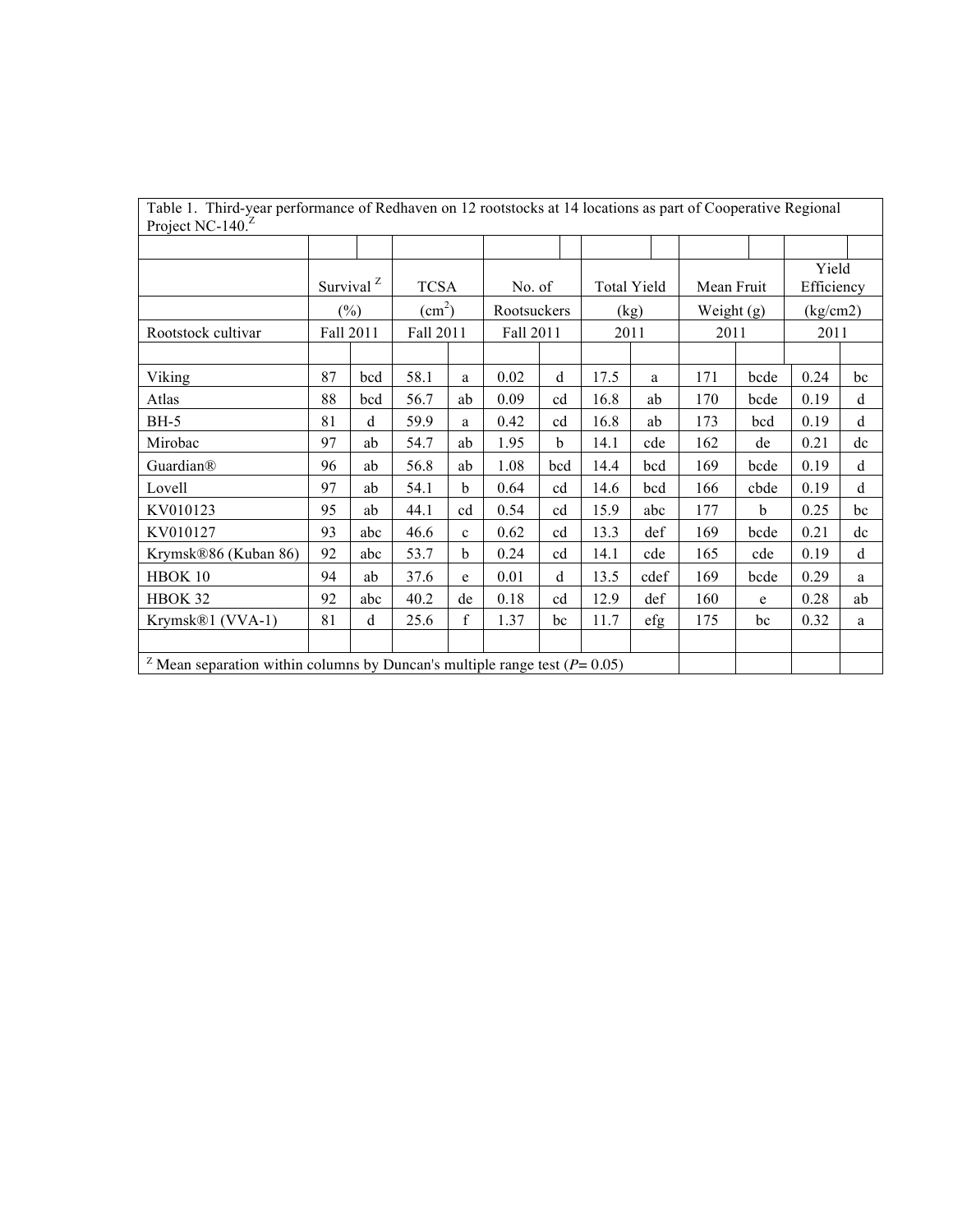| Table 2. Trunk cross-sectional area (cm <sup>2</sup> ) by location of Redhaven on 18 rootstocks after 3 growing seasons in the 2009 |                          |      |            |              |                          |             |                 |             |      |                 |                          |             |                 |              |
|-------------------------------------------------------------------------------------------------------------------------------------|--------------------------|------|------------|--------------|--------------------------|-------------|-----------------|-------------|------|-----------------|--------------------------|-------------|-----------------|--------------|
| NC-140 Peach Rootstock Trial. <sup>2</sup>                                                                                          |                          |      |            |              |                          |             |                 |             |      |                 |                          |             |                 |              |
|                                                                                                                                     |                          |      |            |              |                          |             |                 |             |      |                 |                          |             |                 |              |
|                                                                                                                                     | Alabama                  |      | California |              | Colorado                 |             | <b>Illinois</b> |             |      | <b>Kentucky</b> | <b>Massachusetts</b>     |             | <b>Missouri</b> |              |
| <b>Rootstock</b>                                                                                                                    |                          |      |            |              |                          |             |                 |             |      |                 |                          |             |                 |              |
| cultivar                                                                                                                            |                          |      |            |              |                          |             |                 |             |      |                 |                          |             |                 |              |
| Viking                                                                                                                              | 82.3                     | bc   | 131.2      | ab           | 25.5                     | abc         | 49.1            | abc         | 47.3 | abc             | 66.4                     | bcd         | 98.6            | a            |
| Atlas                                                                                                                               | 74.9                     | bcd  | 133.3      | ab           | 30.9                     | a           | 36.3            | cde         | 46.0 | abc             | 75.3                     | ab          | 54.7            | $\mathbf{d}$ |
| <b>BH-5</b>                                                                                                                         | 80.1                     | bc   | 147.7      | a            | 28.5                     | ab          | 51.7            | ab          | 51.2 | abc             | 66.6                     | bcd         | 80.1            | abcd         |
| Mirobac                                                                                                                             | 96.2                     | ab   | 73.3       | cd           | 17.1                     | de          | 57.5            | a           | 53.9 | a               | 56.9                     | $\mathbf d$ | 100.4           | a            |
| Guardian®                                                                                                                           | 107.5                    | a    | 134.7      | ab           | 26.0                     | abc         | 37.4            | bcd         | 47.9 | abc             | 83.0                     | a           | 83.7            | abc          |
| Lovell                                                                                                                              | 66.7                     | cde  | 136.2      | ab           | 20.6                     | cd          | 59.1            | a           | 44.8 | abcd            | 74.1                     | ab          | 79.2            | abcd         |
| KV010123                                                                                                                            | 57.0                     | cdef | 128.6      | ab           | 12.3                     | ef          | 34.9            | cde         | 40.8 | cd              | 57.4                     | $\mathbf d$ | 91.5            | ab           |
| KV010127                                                                                                                            | 58.7                     | cdef | 113.3      | $\mathbf b$  | 18.1                     | de          | 51.3            | ab          | 42.4 | bcd             | 66.3                     | bcd         | 86.5            | abc          |
| Krymsk®86                                                                                                                           |                          |      |            |              |                          |             |                 |             |      |                 |                          |             |                 |              |
| (Kuban 86)                                                                                                                          | 61.3                     | cdef | 126.8      | ab           | 22.5                     | bcd         | 41.6            | bcd         | 52.4 | ab              | 64.7                     | bcd         | 100.1           | $\mathbf{a}$ |
| Empyrean®2                                                                                                                          |                          |      |            |              |                          |             |                 |             |      |                 |                          |             |                 |              |
| (Penta)                                                                                                                             | 66.4                     | cde  | 81.8       | $\mathbf{c}$ | 21.3                     | cd          | --              |             | --   |                 | 69.1                     | bc          | 84.8            | abc          |
| Empyrean®3                                                                                                                          |                          |      |            |              |                          |             |                 |             |      |                 |                          |             |                 |              |
| (Tetra)                                                                                                                             | $\overline{\phantom{a}}$ |      | --         |              | $\overline{\phantom{m}}$ |             | --              |             | --   |                 | $\overline{\phantom{a}}$ |             | --              |              |
| Imperial<br>California                                                                                                              |                          |      |            |              |                          |             |                 |             |      |                 |                          |             |                 |              |
|                                                                                                                                     | --                       |      | --<br>78.4 |              | 20.8                     | cd<br>de    | --              |             | --   |                 | --                       |             |                 |              |
| HBOK 10                                                                                                                             | 23.7                     | g    |            | $\mathbf{c}$ | 17.1                     |             | 41.7            | bcd         | 30.2 | $\rm e$         | 60.0                     | cd          | 61.9            | cd           |
| HBOK 32<br>Prunus                                                                                                                   | 36.2                     | fg   | 76.4       | $\mathbf{c}$ | 17.5                     | de          | 42.4            | bcd         | 35.4 | de              | 60.3                     | cd          | 65.5            | bcd          |
| americana                                                                                                                           | --                       |      | 39.4       | e            | 13.2                     | ef          | 33.6            | de          | 27.8 | ef              | 42.3                     | $\mathbf e$ | --              |              |
| Fortuna                                                                                                                             | --                       |      | --         |              | 20.4                     | cd          | --              |             | --   |                 | --                       |             | --              |              |
| Krymsk®1                                                                                                                            |                          |      |            |              |                          |             |                 |             |      |                 |                          |             |                 |              |
| $(VVA-1)$                                                                                                                           | 48.9                     | defg | 46.8       | e            | 10.7                     | $\mathbf f$ | 22.9            | ef          | 18.3 | $\mathbf f$     | 36.5                     | e           | 31.3            | e            |
| Controller 5                                                                                                                        |                          |      |            |              |                          |             |                 |             |      |                 |                          |             |                 |              |
| $(K146-43)$                                                                                                                         | 42.8                     | efg  | 50.9       | de           | 9.0                      | $\mathbf f$ | 15.7            | $\mathbf f$ | 30.0 | $\mathbf e$     | 17.6                     | $\mathbf f$ | 60.8            | cd           |
|                                                                                                                                     |                          |      |            |              |                          |             |                 |             |      |                 |                          |             |                 |              |

Table 2. Trunk cross-sectional area  $(cm^2)$  by location of Redhaven on 18 rootstocks after 3 growing seasons in the 2009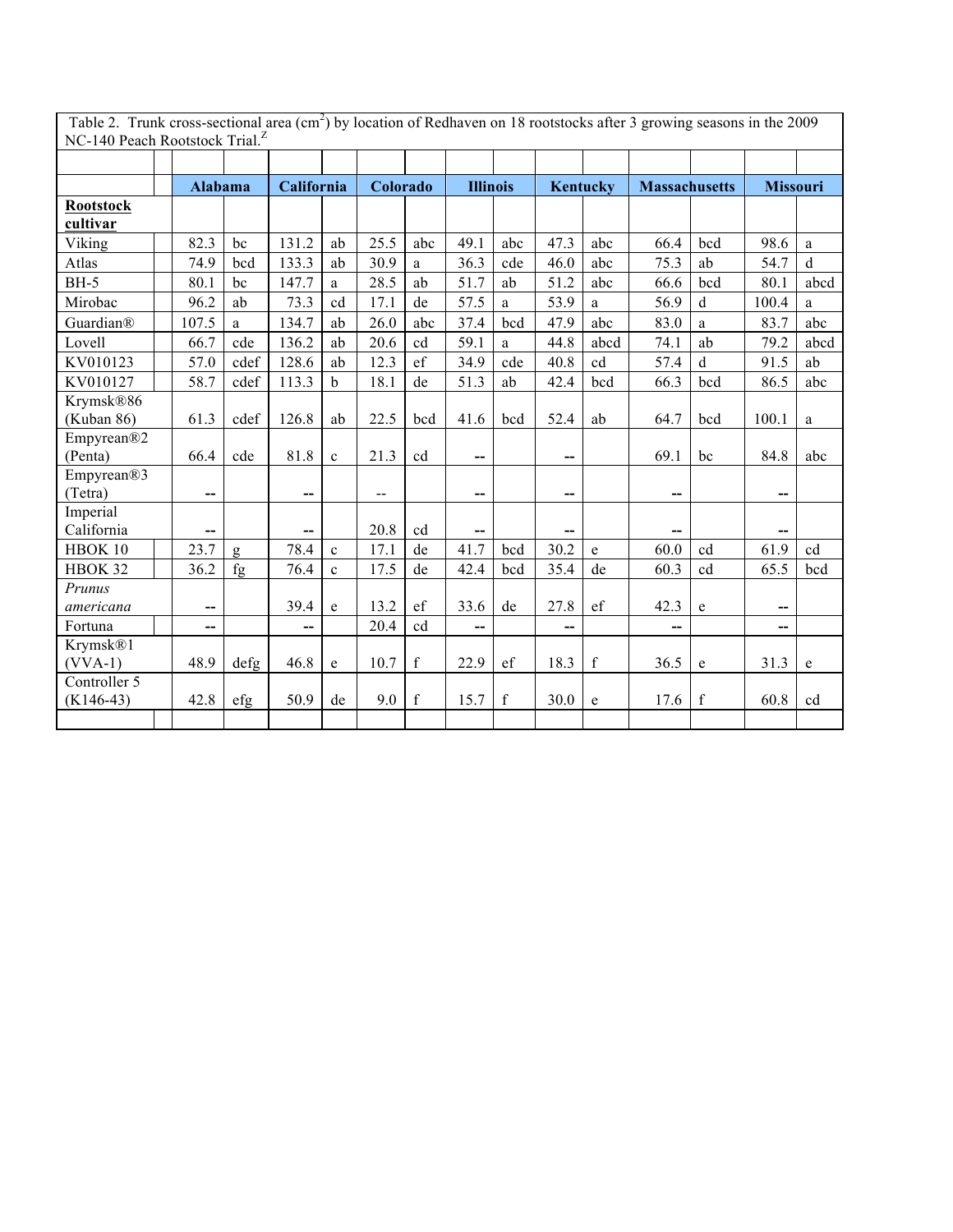Table 2. Trunk cross-sectional area (cm2) by location of Redhaven on 18 rootstocks after 3 growing seasons in the 2009 NC-140 Peach<br>Rootstock Trial (continued).<sup>2</sup>

|                                                                                            |                                       |             |              |              | <b>New York</b>          |               |              |               |              |                                        |                          | <b>Utah</b> |                          | <b>Utah</b>   |
|--------------------------------------------------------------------------------------------|---------------------------------------|-------------|--------------|--------------|--------------------------|---------------|--------------|---------------|--------------|----------------------------------------|--------------------------|-------------|--------------------------|---------------|
|                                                                                            |                                       |             | <b>North</b> |              |                          |               |              |               | <b>South</b> |                                        |                          |             |                          |               |
|                                                                                            | <b>Mexico</b>                         |             | Carolina     |              | (Geneva)                 |               | Pennsylvania |               | Carolina     |                                        |                          | (Kaysville) |                          | (South Shore) |
| Rootstock cultivar                                                                         |                                       |             |              |              |                          |               |              |               |              |                                        |                          |             |                          |               |
| Viking                                                                                     | --                                    |             | 31.1         | cde          | 92.1                     | abcd          | 56.8         | ab            | 83.4         | ab                                     | 49.8                     | ab          | 26.3                     | bc            |
| Atlas                                                                                      | --                                    |             | 31.9         | cde          | 103.3                    | ab            | 61.5         | a             | 83.8         | ab                                     | 44.7                     | abc         | 28.1                     | ab            |
| <b>BH-5</b>                                                                                | 63.3                                  | a           | 38.8         | ab           | 97.3                     | abc           | 57.7         | ab            | 87.3         | ab                                     | 51.7                     | a           | 34.7                     | a             |
| Mirobac                                                                                    | --                                    |             | 41.8         | a            | 92.5                     | abcd          | 55.7         | abc           | 92.3         | a                                      | 33.9                     | de          | 28.2                     | ab            |
| Guardian®                                                                                  | 38.2                                  | $\mathbf b$ | 25.9         | cdef         | 94.3                     | abc           | 55.4         | abc           | 82.9         | abc                                    | 41.3                     | bcde        | 17.3                     | de            |
| Lovell                                                                                     | 36.4                                  | b           | 32.6         | bc           | 103.7                    | a             | 51.5         | bcde          | 80.2         | bcd                                    | 41.1                     | bcde        | 14.3                     | de            |
| KV010123                                                                                   | 26.8                                  | $\mathbf b$ | 23.4         | ef           | 56.8                     | $\mathrm{ef}$ | 45.2         | def           | 72.1         | d                                      | 38.9                     | cde         | 10.2                     | $\mathrm{ef}$ |
| KV010127                                                                                   | 35.6                                  | $\mathbf b$ | 24.1         | def          | 74.3                     | cde           | 49.3         | bcde          | 73.9         | cd                                     | 37.4                     | cde         | 14.0                     | de            |
| Krymsk®86                                                                                  |                                       |             |              |              |                          |               |              |               |              |                                        |                          |             |                          |               |
| (Kuban 86)                                                                                 | 34.5                                  | $\mathbf b$ | 26.3         | cdef         | 91.3                     | abcd          | 54.8         | abcd          | 78.9         | bcd                                    | 41.9                     | abcde       | 21.0                     | cd            |
| Empyrean®2                                                                                 |                                       |             |              |              |                          |               |              |               |              |                                        |                          |             |                          |               |
| (Penta)                                                                                    | 33.2                                  | $\mathbf b$ | 24.4         | def          | 76.3                     | bcde          | 46.7         | cdef          | 55.3         | e                                      | 32.9                     | de          | 19.6                     | cd            |
| Empyrean®3                                                                                 |                                       |             |              |              |                          |               |              |               |              |                                        |                          |             |                          |               |
| (Tetra)                                                                                    | $\hspace{0.05cm}$ – $\hspace{0.05cm}$ |             | 14.1         | gh           | $\overline{\phantom{a}}$ |               | --           |               | 47.8         | ef                                     | $\overline{\phantom{a}}$ |             | $\overline{\phantom{a}}$ |               |
| Imperial California                                                                        | $-$                                   |             | 14.1         | gh           | 66.7                     | def           | 38.3         | g             | 47.2         | ef                                     | 42.3                     | abcd        | $\overline{a}$           |               |
| HBOK 10                                                                                    | 27.6                                  | $\mathbf b$ | 12.0         | $\mathbf h$  | 88.5                     | abcd          | 43.6         | $\mathrm{ef}$ | 52.3         | e                                      | 36.6                     | cde         | 11.1                     | ef            |
| HBOK 32                                                                                    | 38.9                                  | $\mathbf b$ | 11.5         | $\mathbf h$  | 93.8                     | abc           | 46.7         | cdef          | 42.4         | fg                                     | 31.6                     | e           | 10.5                     | $\mathrm{ef}$ |
| Prunus americana                                                                           | --                                    |             | 15.6         | gh           | 76.3                     | bcde          | 38.4         | fg            | 37.4         | gh                                     | 21.7                     | f           | 14.7                     | de            |
| Fortuna                                                                                    | --                                    |             | 15.5         | gh           | 94.3                     | abc           | 46.1         | cdef          | 47.3         | $\mathrm{ef}$                          | --                       |             | --                       |               |
| Krymsk®1                                                                                   |                                       |             |              |              |                          |               |              |               |              |                                        |                          |             |                          |               |
| $(VVA-1)$                                                                                  | 20.1                                  | bc          | 12.0         | $\mathbf{h}$ | 46.5                     | fg            | 24.5         | h             | 32.2         | $\mathbf h$                            | 21.7                     | $\mathbf f$ | 14.9                     | de            |
| Controller 5                                                                               |                                       |             |              |              |                          |               |              |               |              |                                        |                          |             |                          |               |
| $(K146-43)$                                                                                | 6.2                                   | $\mathbf c$ | 20.9         | fg           | 30.7                     | g             | 33.6         | $\mathsf g$   | 46.3         | $\left\langle \text{eff}\right\rangle$ | 13.9                     | $\mathbf f$ | 6.8                      | $\mathbf f$   |
|                                                                                            |                                       |             |              |              |                          |               |              |               |              |                                        |                          |             |                          |               |
| <sup>Z</sup> Mean separation within columns by Duncan's multiple range test ( $P = 0.05$ ) |                                       |             |              |              |                          |               |              |               |              |                                        |                          |             |                          |               |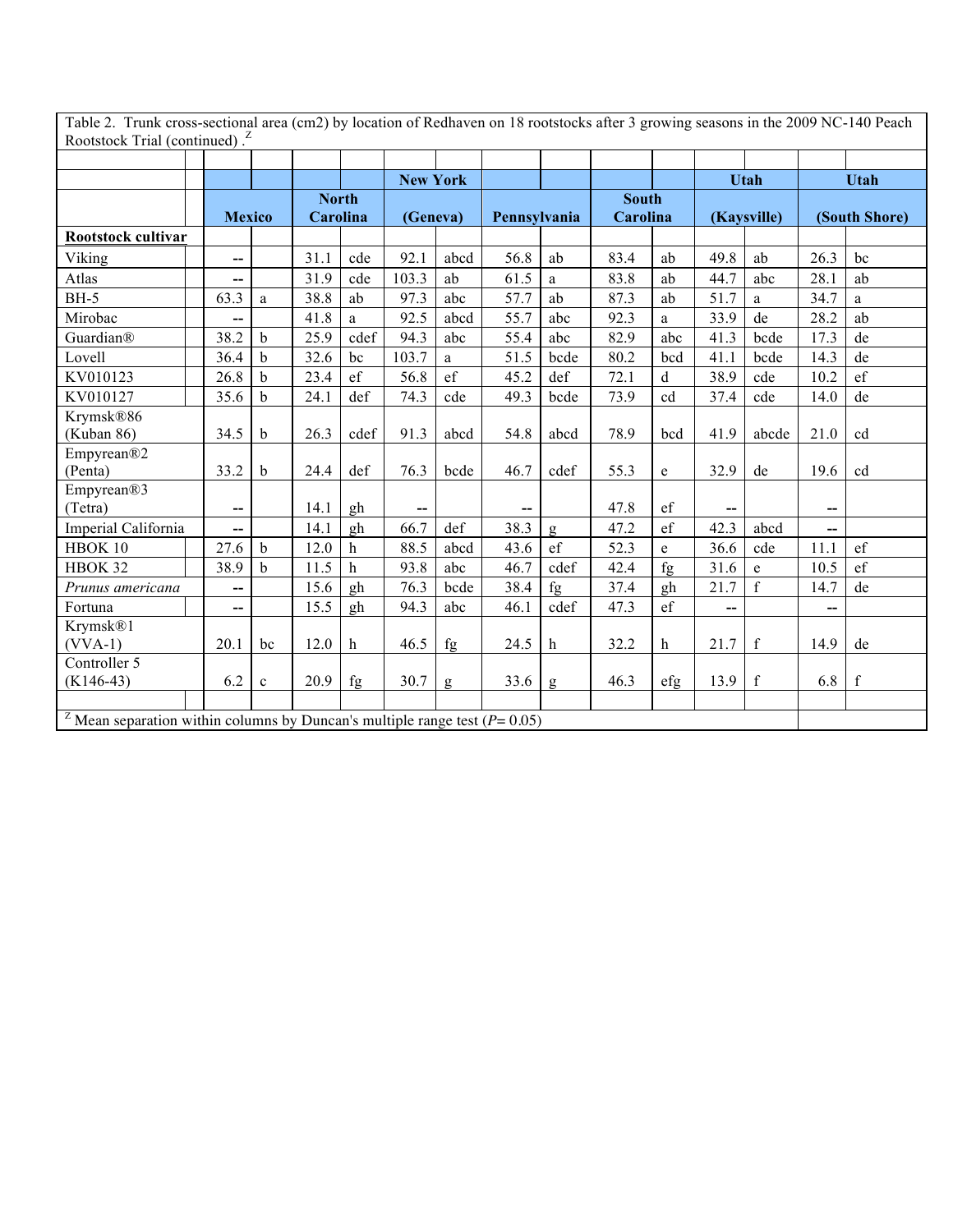| 140 Peach Rootstock Trial. <sup>1</sup> |                |    |                |   |          |             |                 |   |                 |             |                          |              |                          |             |
|-----------------------------------------|----------------|----|----------------|---|----------|-------------|-----------------|---|-----------------|-------------|--------------------------|--------------|--------------------------|-------------|
|                                         |                |    |                |   |          |             |                 |   |                 |             |                          |              |                          |             |
|                                         | <b>Alabama</b> |    | California     |   | Colorado |             | <b>Illinois</b> |   | <b>Kentucky</b> |             | <b>Massachusetts</b>     |              | <b>Missouri</b>          |             |
| <b>Rootstock</b>                        |                |    |                |   |          |             |                 |   |                 |             |                          |              |                          |             |
| cultivar                                |                |    |                |   |          |             |                 |   |                 |             |                          |              |                          |             |
| Viking                                  | 100            | a  | 100            | a | 62.5     | $\mathbf b$ | 100             | a | 75              | a           | 100                      | a            | 38                       | $\mathbf b$ |
| Atlas                                   | 100            | a  | 100            | a | 88       | ab          | 63              | a | 100             | a           | 100                      | $\mathbf{a}$ | 38                       | $\mathbf b$ |
| $BH-5$                                  | 100            | a  | 100            | a | 100      | a           | 88              | a | 50              | $\mathbf b$ | 100                      | a            | 50                       | ab          |
| Mirobac                                 | 100            | a  | 100            | a | 88       | ab          | 75              | a | 100             | a           | 100                      | a            | 100                      | a           |
| Guardian®                               | 100            | a  | 100            | a | 88       | ab          | 88              | a | 100             | a           | 100                      | a            | 88                       | ab          |
| Lovell                                  | 100            | a  | 100            | a | 100      | a           | 100             | a | 100             | a           | 100                      | a            | 75                       | ab          |
| KV010123                                | 100            | a  | 100            | a | 88       | ab          | 88              | a | 88              | a           | 100                      | $\mathbf{a}$ | 88                       | ab          |
| KV010127                                | 100            | a  | 100            | a | 100      | a           | 88              | a | 100             | a           | 100                      | $\mathbf{a}$ | 75                       | ab          |
| Krymsk®86                               |                |    |                |   |          |             |                 |   |                 |             |                          |              |                          |             |
| (Kuban 86)                              | 100            | a  | 100            | a | 88       | ab          | 63              | a | 100             | a           | 100                      | $\mathbf{a}$ | 88                       | ab          |
| Empyrean®2                              |                |    |                |   |          |             |                 |   |                 |             |                          |              |                          |             |
| (Penta)                                 | 75             | b  | 75             | b | 88       | ab          | --              |   | --              |             | 100                      | a            | 67                       | ab          |
| Empyrean®3                              |                |    |                |   |          |             |                 |   |                 |             |                          |              |                          |             |
| (Tetra)                                 | --             |    | $-$            |   | --       |             | --              |   | --              |             | $\overline{\phantom{a}}$ |              | --                       |             |
| Imperial                                |                |    |                |   |          |             |                 |   |                 |             |                          |              |                          |             |
| California                              | --             |    | --             |   | 100      | a           | --              |   | --              |             | --                       |              | --                       |             |
| HBOK 10                                 | 100            | a  | 100            | a | 100      | a           | 88              | a | 100             | a           | 100                      | a            | 63                       | ab          |
| HBOK 32                                 | 88             | ab | 100            | a | 100      | a           | 88              | a | 88              | a           | 100                      | a            | 63                       | ab          |
| Prunus americana                        | --             |    | 75             | h | 100      | a           | 88              | a | 100             | a           | 100                      | a            | --                       |             |
| Fortuna                                 | --             |    | $\overline{a}$ |   | 88       | ab          | $\overline{a}$  |   | $\overline{a}$  |             | --                       |              | $\overline{\phantom{a}}$ |             |
| Krymsk®1                                |                |    |                |   |          |             |                 |   |                 |             |                          |              |                          |             |
| $(VVA-1)$                               | 88             | ab | 100            | a | 88       | ab          | 88              | a | 100             | a           | 100                      | $\mathbf{a}$ | 63                       | ab          |
| Controller 5<br>$(K146-43)$             | 100            |    | 100            |   |          |             | 88              |   | 100             |             | 100                      |              | 88                       |             |
|                                         |                | a  |                | a | 100      | a           |                 | a |                 | a           |                          | a            |                          | ab          |
|                                         |                |    |                |   |          |             |                 |   |                 |             |                          |              |                          |             |

Table 3. Tree survival (%) by location of Redhaven on 18 rootstocks after 3 growing seasons as part of the 2009 NC-140 Peach Rootstock Trial.<sup>Z</sup>

 $\mathbf{I}$ 

 $\overline{\phantom{a}}$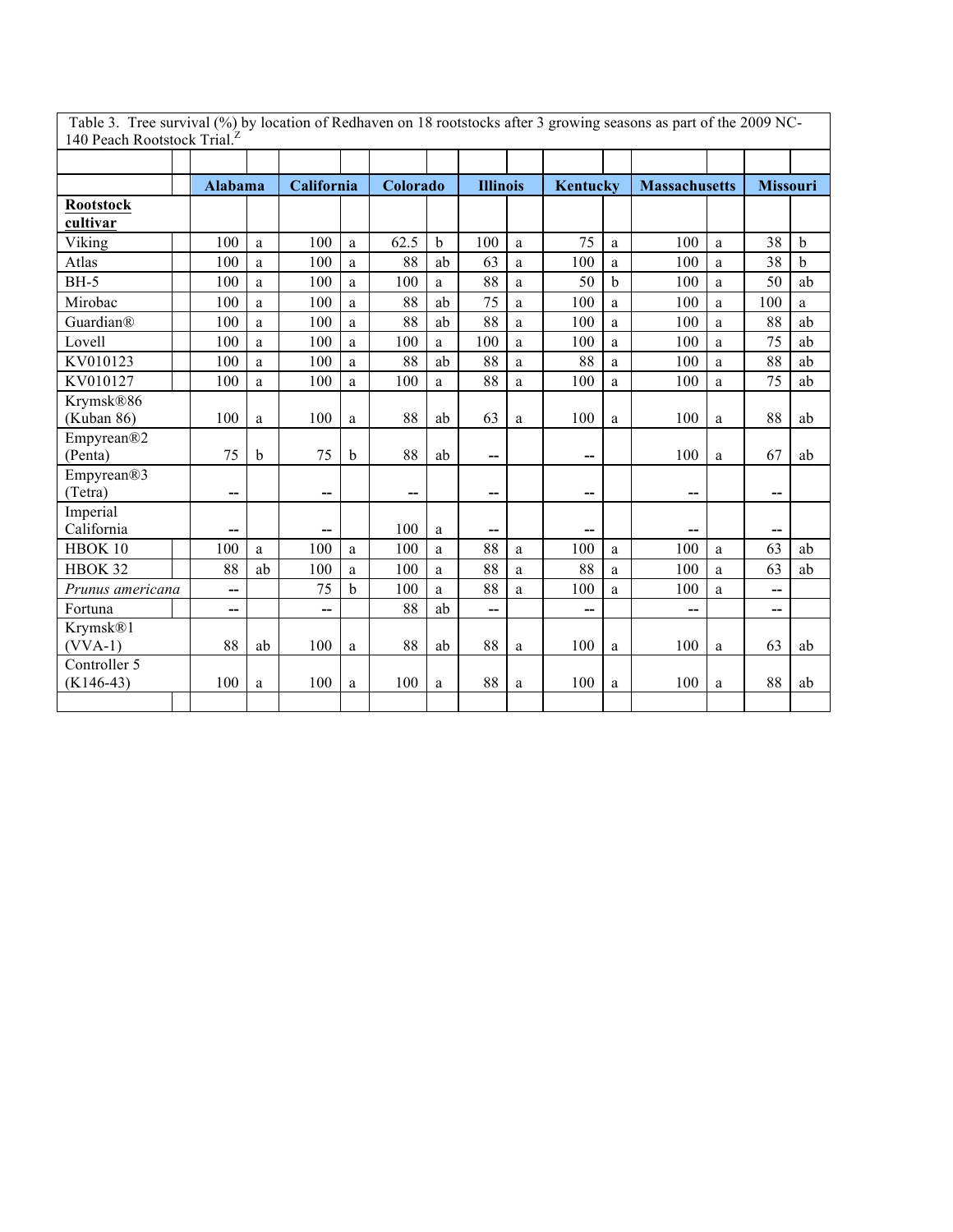Table 3. Tree survival (%) by location of Redhaven on various rootstocks after 3 growing seasons as part of the 2009 NC-140 Peach Rootstock Trial (continued).<sup>Z</sup>

|                                                                                            |               |              |              |   | <b>New York</b> |             |              |             |              |             | Utah        |   |                          | <b>Utah</b>   |
|--------------------------------------------------------------------------------------------|---------------|--------------|--------------|---|-----------------|-------------|--------------|-------------|--------------|-------------|-------------|---|--------------------------|---------------|
|                                                                                            |               |              | <b>North</b> |   |                 |             |              |             | <b>South</b> |             |             |   |                          |               |
|                                                                                            | <b>Mexico</b> |              | Carolina     |   | (Geneva)        |             | Pennsylvania |             | Carolina     |             | (Kaysville) |   |                          | (South Shore) |
| Rootstock cultivar                                                                         |               |              |              |   |                 |             |              |             |              |             |             |   |                          |               |
| Viking                                                                                     | $-$           |              | 100          | a | 100             | a           | 88           | a           | 100          | a           | 88          | a | 88                       | ab            |
| Atlas                                                                                      | --            |              | 100          | a | 100             | a           | 88           | a           | 100          | a           | 88          | a | 88                       | ab            |
| <b>BH-5</b>                                                                                | 13            | $\mathbf{c}$ | 75           | a | 75              | abc         | 100          | a           | 100          | a           | 88          | a | 100                      | a             |
| Mirobac                                                                                    | --            |              | 100          | a | 100             | a           | 100          | a           | 100          | a           | 100         | a | 100                      | a             |
| Guardian®                                                                                  | 75            | ab           | 100          | a | 100             | a           | 100          | a           | 100          | a           | 100         | a | 100                      | a             |
| Lovell                                                                                     | 100           | a            | 88           | a | 100             | a           | 100          | a           | 100          | a           | 100         | a | 100                      | a             |
| KV010123                                                                                   | 100           | a            | 100          | a | 88              | ab          | 100          | a           | 100          | a           | 100         | a | 100                      | a             |
| KV010127                                                                                   | 75            | a            | 100          | a | 63              | bcd         | 100          | a           | 100          | a           | 100         | a | 100                      | a             |
| Krymsk®86 (Kuban                                                                           |               |              |              |   |                 |             |              |             |              |             |             |   |                          |               |
| 86)                                                                                        | 50            | bc           | 100          | a | 100             | a           | 100          | a           | 100          | a           | 100         | a | 100                      | a             |
| Empyrean®2 (Penta)                                                                         | 50            | bc           | 100          | a | 88              | ab          | 100          | a           | 100          | a           | 100         | a | 100                      | a             |
| Empyrean®3 (Tetra)                                                                         | --            |              | --           |   | --              |             | --           |             | 100          | a           | --          |   | $\overline{\phantom{a}}$ |               |
| Imperial California                                                                        | $-$           |              | 100          | a | 50              | cd          | 38           | $\mathbf b$ | 100          | a           | 88          | a | $\overline{\phantom{a}}$ |               |
| HBOK 10                                                                                    | 63            | ab           | 100          | a | 100             | a           | 100          | a           | 100          | a           | 100         | a | 100                      | a             |
| HBOK 32                                                                                    | 75            | ab           | 100          | a | 100             | a           | 100          | a           | 100          | a           | 100         | a | 88                       | ab            |
| Prunus americana                                                                           | $-$           |              | 75           | a | 100             | a           | 100          | a           | 100          | a           | 100         | a | 100                      | a             |
| Fortuna                                                                                    | --            |              | 100          | a | 38              | $\mathbf d$ | 100          | a           | 88           | $\mathbf b$ | --          |   | --                       |               |
| Krymsk®1 (VVA-1)                                                                           | 13            | $\mathbf c$  | 50           | b | 88              | ab          | 75           |             | 100          | a           | 88          | a | 100                      | a             |
| Controller 5 (K146-                                                                        |               |              |              |   |                 |             |              |             |              |             |             |   |                          |               |
| 43)                                                                                        | 63            | ab           | 88           | a | 100             | a           | 100          |             | 100          | a           | 100         | a | 75                       | b             |
|                                                                                            |               |              |              |   |                 |             |              |             |              |             |             |   |                          |               |
| <sup>2</sup> Mean separation within columns by Duncan's multiple range test ( $P = 0.05$ ) |               |              |              |   |                 |             |              |             |              |             |             |   |                          |               |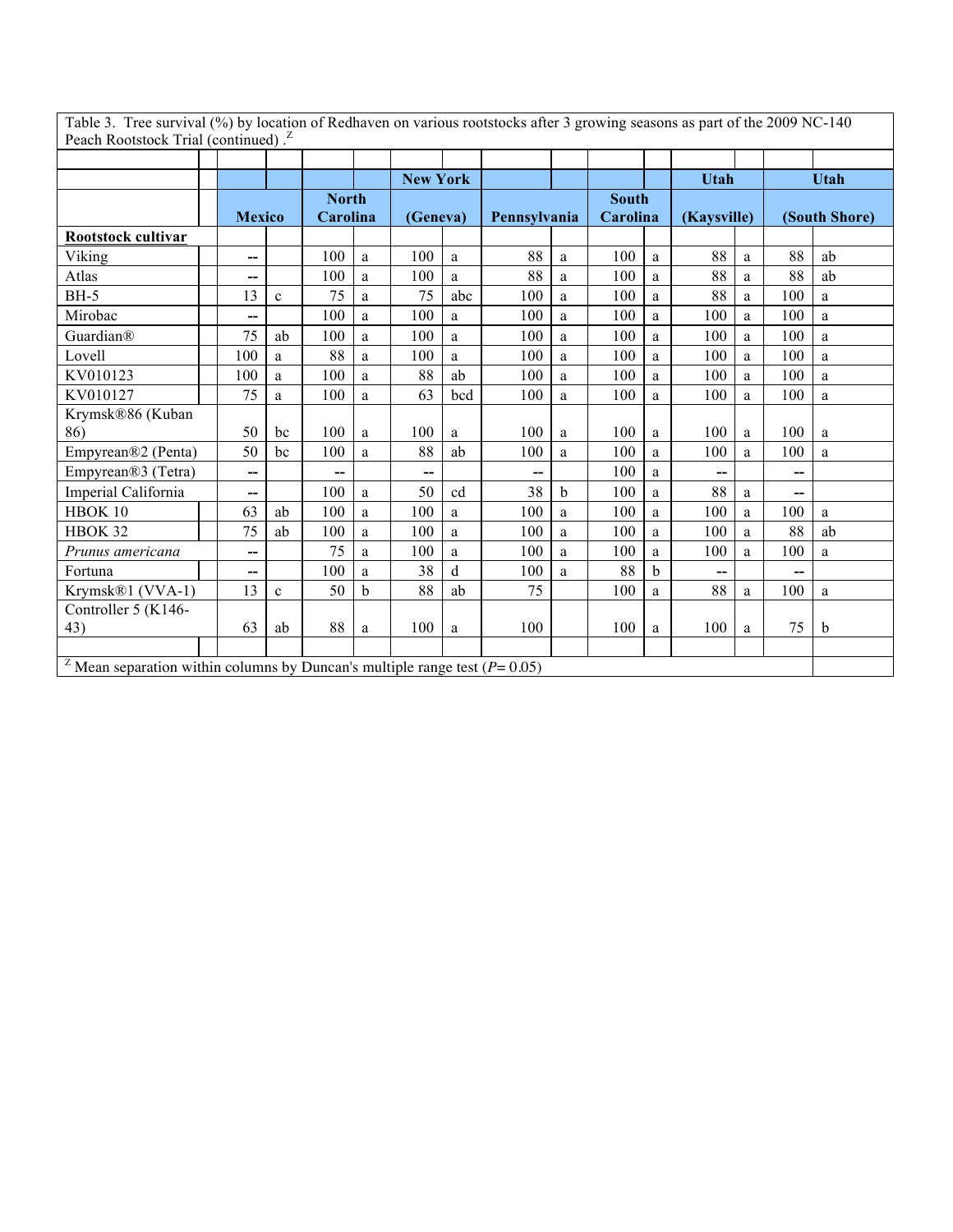| Table 4. Total yield (kg) by location of Redhaven on 18 rootstocks in 2011 as part of the 2009 NC-140 Peach Rootstock<br>Trial. $^Z$ |                          |            |      |                          |             |                 |             |          |             |                      |             |                 |             |
|--------------------------------------------------------------------------------------------------------------------------------------|--------------------------|------------|------|--------------------------|-------------|-----------------|-------------|----------|-------------|----------------------|-------------|-----------------|-------------|
|                                                                                                                                      |                          |            |      |                          |             |                 |             |          |             |                      |             |                 |             |
|                                                                                                                                      | Alabama                  | California |      | Colorado                 |             | <b>Illinois</b> |             | Kentucky |             | <b>Massachusetts</b> |             | <b>Missouri</b> |             |
| <b>Rootstock</b><br>cultivar                                                                                                         |                          |            |      |                          |             |                 |             |          |             |                      |             |                 |             |
| Viking                                                                                                                               | $-$                      | 57.6       | abc  | 1.2                      | $\mathbf b$ | 1.9             | bc          | 1.5      | ab          | 24.2                 | abc         | 12.4            | a           |
| Atlas                                                                                                                                | --                       | 69.4       | a    | 1.1                      | b           | 0.8             | $\mathbf c$ | 1.3      | ab          | 20.7                 | bcd         | 4.4             | $\mathbf d$ |
| $BH-5$                                                                                                                               | $-$                      | 67.7       | a    | 1.1                      | $\mathbf b$ | 1.7             | bc          | 0.7      | $\mathbf b$ | 17.8                 | cd          | 9.7             | abc         |
| Mirobac                                                                                                                              | --                       | 45.8       | cde  | 0.6                      | $\mathbf b$ | 1.8             | bc          | 1.3      | ab          | 20.6                 | bcd         | 11.2            | ab          |
| Guardian®                                                                                                                            | --                       | 55.5       | abcd | 1.6                      | $\mathbf b$ | 1.8             | bc          | 1.3      | ab          | 21.1                 | bcd         | 10.0            | abc         |
| Lovell                                                                                                                               | $-$                      | 65.0       | a    | 0.6                      | $\mathbf b$ | 2.1             | bc          | 1.4      | ab          | 21.0                 | bcd         | 11.6            | ab          |
| KV010123                                                                                                                             | --                       | 62.5       | ab   | 2.9                      | a           | 3.5             | ab          | 1.2      | ab          | 24.7                 | ab          | 12.1            | a           |
| KV010127                                                                                                                             | $-$                      | 58.3       | abc  | 1.5                      | $\mathbf b$ | 1.7             | bc          | 1.2      | ab          | 23.8                 | abc         | 11.2            | ab          |
| Krymsk®86                                                                                                                            |                          |            |      |                          |             |                 |             |          |             |                      |             |                 |             |
| (Kuban 86)                                                                                                                           | --                       | 61.0       | ab   | 0.5                      | b           | 1.8             | bc          | 1.9      | a           | 19.0                 | bcd         | 10.1            | abc         |
| Empyrean®2                                                                                                                           |                          |            |      |                          |             |                 |             |          |             |                      |             |                 |             |
| (Penta)                                                                                                                              | $-$                      | 42.1       | de   | 1.3                      | $\mathbf b$ | --              |             | --       |             | 16.0                 | $\mathbf d$ | 7.3             | bcd         |
| Empyrean®3                                                                                                                           |                          |            |      |                          |             |                 |             |          |             |                      |             |                 |             |
| (Tetra)                                                                                                                              | --                       | --         |      | --                       |             | --              |             | --       |             | --                   |             | --              |             |
| Imperial                                                                                                                             |                          |            |      |                          |             |                 |             |          |             |                      |             |                 |             |
| California                                                                                                                           | --                       | --         |      | 0.5                      | $\mathbf b$ | --              |             | --       |             | --                   |             | --              |             |
| HBOK 10                                                                                                                              | --                       | 49.0       | bcd  | 1.4                      | $\mathbf b$ | 1.7<br>3.2      | bc          | 1.9      | a           | 24.7                 | ab          | 9.7             | abc         |
| HBOK 32                                                                                                                              | $\overline{a}$           | 44.2       | cde  | 1.0                      | b           |                 | ab          | 1.8      | a           | 22.9                 | bc          | 9.7             | abc         |
| Prunus americana                                                                                                                     | --                       | 20.2       | g    | 0.8                      | $\mathbf b$ | 4.5             | a           | 2.0      | a           | 29.6                 | a           | $-$             |             |
| Fortuna                                                                                                                              | --                       | --         |      | 0.9                      | $\mathbf b$ | --              |             | --       |             | --                   |             | --              |             |
| Krymsk®1<br>$(VVA-1)$                                                                                                                | --                       | 27.5       | fg   | $\overline{\phantom{m}}$ |             | 3.2             | ab          | 1.7      | a           | 19.9                 | bcd         | 6.2             | dc          |
| Controller 5                                                                                                                         |                          |            |      |                          |             |                 |             |          |             |                      |             |                 |             |
| $(K146-43)$                                                                                                                          | $\overline{\phantom{a}}$ | 34.0       | ef   | 0.4                      | b           | 0.9             | $\mathbf c$ | 1.4      | ab          | 3.9                  | e           | 9.1             | abc         |
|                                                                                                                                      |                          |            |      |                          |             |                 |             |          |             |                      |             |                 |             |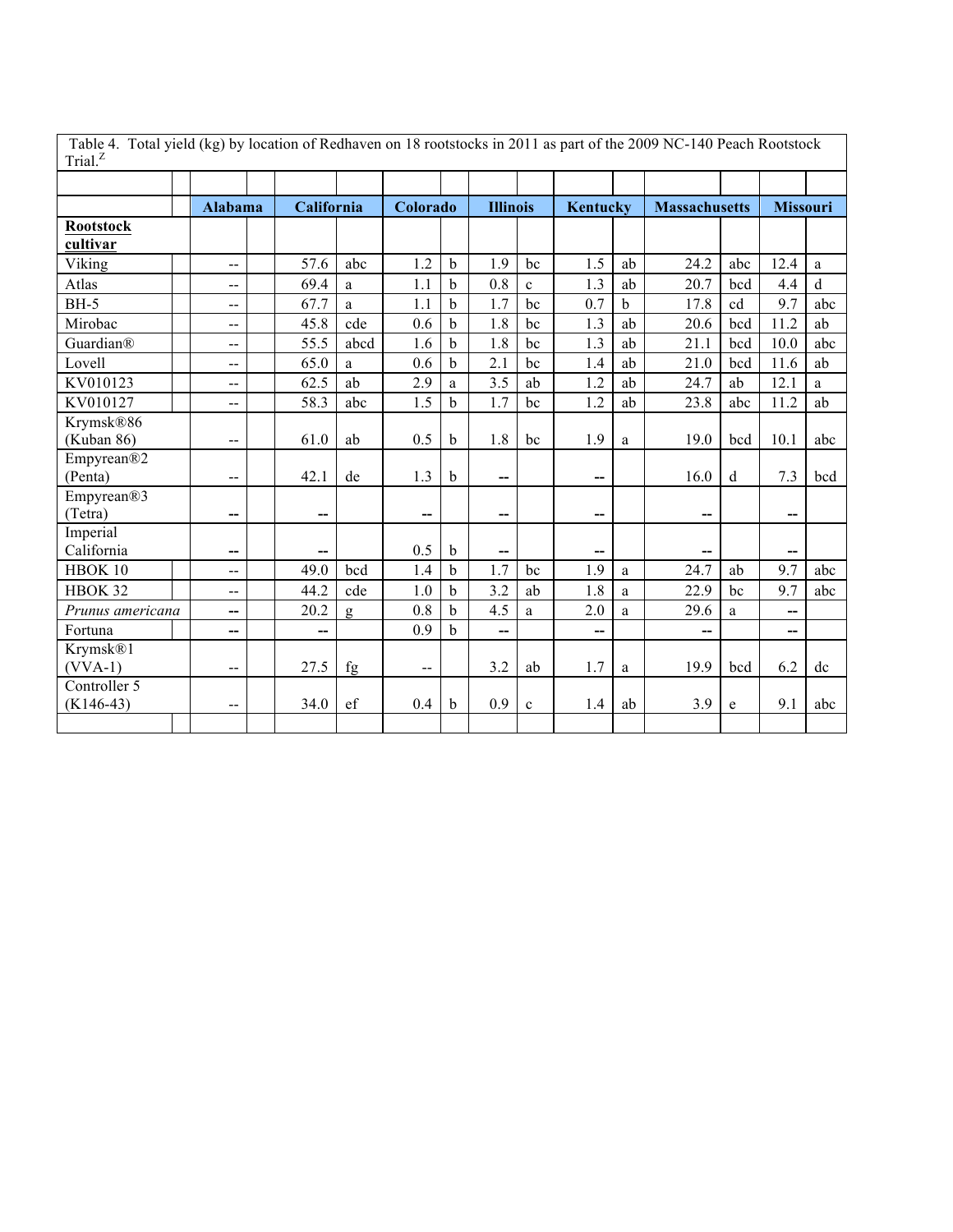| Table 4. Total yield (kg) by location of Redhaven on 18 rootstocks in 2011 as part of the 2009 NC-140 Peach Rootstock Trial |  |
|-----------------------------------------------------------------------------------------------------------------------------|--|
| (continued).                                                                                                                |  |

| (continued).                                                                               |                          |              |      |              |      |                 |     |              |              |             |                          |              |                              |  |
|--------------------------------------------------------------------------------------------|--------------------------|--------------|------|--------------|------|-----------------|-----|--------------|--------------|-------------|--------------------------|--------------|------------------------------|--|
|                                                                                            |                          |              |      |              |      |                 |     |              |              |             |                          |              |                              |  |
|                                                                                            |                          |              |      |              |      | <b>New York</b> |     |              |              |             | <b>Utah</b>              |              | <b>Utah</b>                  |  |
|                                                                                            |                          |              |      | <b>North</b> |      |                 |     |              | <b>South</b> |             |                          |              | (South                       |  |
|                                                                                            | <b>Mexico</b>            |              |      | Carolina     |      | (Geneva)        |     | Pennsylvania | Carolina     |             | (Kaysville)              |              | Shore)                       |  |
| <b>Rootstock</b>                                                                           |                          |              |      |              |      |                 |     |              |              |             |                          |              |                              |  |
| cultivar                                                                                   |                          |              |      |              |      |                 |     |              |              |             |                          |              |                              |  |
| Viking                                                                                     | --                       |              | 15.7 | ab           | 24.6 | ab              | 2.3 | cd           | 16.4         | ab          | 6.5                      | $\mathbf{a}$ | $\overline{\phantom{a}}$     |  |
| Atlas                                                                                      | --                       |              | 7.9  | cdefg        | 24.1 | abc             | 2.2 | cd           | 16.5         | ab          | 6.8                      | a            | $\overline{\phantom{a}}$     |  |
| $BH-5$                                                                                     | 4.3                      | a            | 16.3 | a            | 22.6 | abcd            | 2.2 | cd           | 16.5         | ab          | 4.3                      | abc          | $\overline{a}$               |  |
| Mirobac                                                                                    | $-$                      |              | 7.4  | defgh        | 27.0 | a               | 2.8 | cd           | 18.7         | a           | 6.7                      | a            | $\qquad \qquad \blacksquare$ |  |
| Guardian®                                                                                  | 4.1                      | ab           | 11.0 | abcd         | 24.3 | ab              | 2.2 | cd           | 18.3         | a           | 5.3                      | ab           | $\overline{a}$               |  |
| Lovell                                                                                     | 2.9                      | abc          | 13.9 | abc          | 24.7 | ab              | 2.3 | cd           | 13.5         | bcd         | 4.8                      | ab           | $\overline{\phantom{a}}$     |  |
| KV010123                                                                                   | 3.2                      | abc          | 10.2 | bcd          | 17.2 | cdef            | 7.5 | a            | 18.4         | a           | 6.4                      | a            | $-$                          |  |
| KV010127                                                                                   | 3.8                      | ab           | 9.7  | bcdef        | 14.7 | $\mathrm{ef}$   | 2.2 | cd           | 15.5         | bcd         | 7.3                      | a            | $-$                          |  |
| Krymsk®86                                                                                  |                          |              |      |              |      |                 |     |              |              |             |                          |              |                              |  |
| (Kuban 86)                                                                                 | 4.1                      | ab           | 8.4  | cdefg        | 19.1 | cdef            | 2.3 | cd           | 13.4         | bcd         | 4.9                      | ab           | $\overline{\phantom{a}}$     |  |
| Empyrean®2                                                                                 |                          |              |      |              |      |                 |     |              |              |             |                          |              |                              |  |
| (Penta)                                                                                    | 4.4                      | a            | 4.0  | efghi        | 21.4 | abcde           | 3.1 | cd           | 13.4         | bcd         | 1.4                      | $\mathbf c$  | $\overline{a}$               |  |
| Empyrean®3                                                                                 |                          |              |      |              |      |                 |     |              |              |             |                          |              |                              |  |
| (Tetra)                                                                                    | --                       |              | −−   |              | --   |                 | --  |              | 12.4         | bcd         | $\overline{\phantom{a}}$ |              | --                           |  |
| Imperial                                                                                   |                          |              |      |              |      |                 |     |              |              |             |                          |              |                              |  |
| California                                                                                 |                          |              | 1.1  | $\mathbf{i}$ | 11.1 | $\mathbf f$     | 0.8 | d            | 13.2         | bcd         | 1.2                      | $\mathbf{c}$ | --                           |  |
| HBOK 10                                                                                    | 1.8                      | abc          | 10.4 | bcd          | 25.9 | ab              | 3.8 | bc           | 13.3         | bcd         | 4.4                      | abc          | $\overline{\phantom{a}}$     |  |
| HBOK 32                                                                                    | 3.2                      | abc          | 10.0 | bcde         | 23.9 | abc             | 2.7 | cd           | 13.2         | bcd         | 4.8                      | ab           | $\overline{a}$               |  |
| Prunus americana                                                                           | $\overline{\phantom{a}}$ |              | 8.6  | cdefg        | 18.6 | bcde            | 5.9 | ab           | 9.5          | $\mathbf d$ | 6.0                      | a            | $-$                          |  |
| Fortuna                                                                                    | $\overline{\phantom{a}}$ |              | 2.0  | hi           | 11.2 | $\mathbf f$     | 2.0 | cd           | 3.2          | e           | --                       |              | --                           |  |
| Krymsk®1 (VVA-                                                                             |                          |              |      |              |      |                 |     |              |              |             |                          |              |                              |  |
| $\left( \right)$                                                                           | 1.7                      | bc           | 3.0  | ghi          | 22.6 | abcd            | 2.3 | cd           | 10.8         | dc          | 3.9                      | abc          | $-$                          |  |
| Controller 5                                                                               |                          |              |      |              |      |                 |     |              |              |             |                          |              |                              |  |
| $(K146-43)$                                                                                | 0.9                      | $\mathbf{c}$ | 3.7  | fghi         | 16.1 | def             | 3.0 | cd           | 13.5         | bcd         | 2.4                      | bc           | $-$                          |  |
|                                                                                            |                          |              |      |              |      |                 |     |              |              |             |                          |              |                              |  |
| <sup>2</sup> Mean separation within columns by Duncan's multiple range test ( $P = 0.05$ ) |                          |              |      |              |      |                 |     |              |              |             |                          |              |                              |  |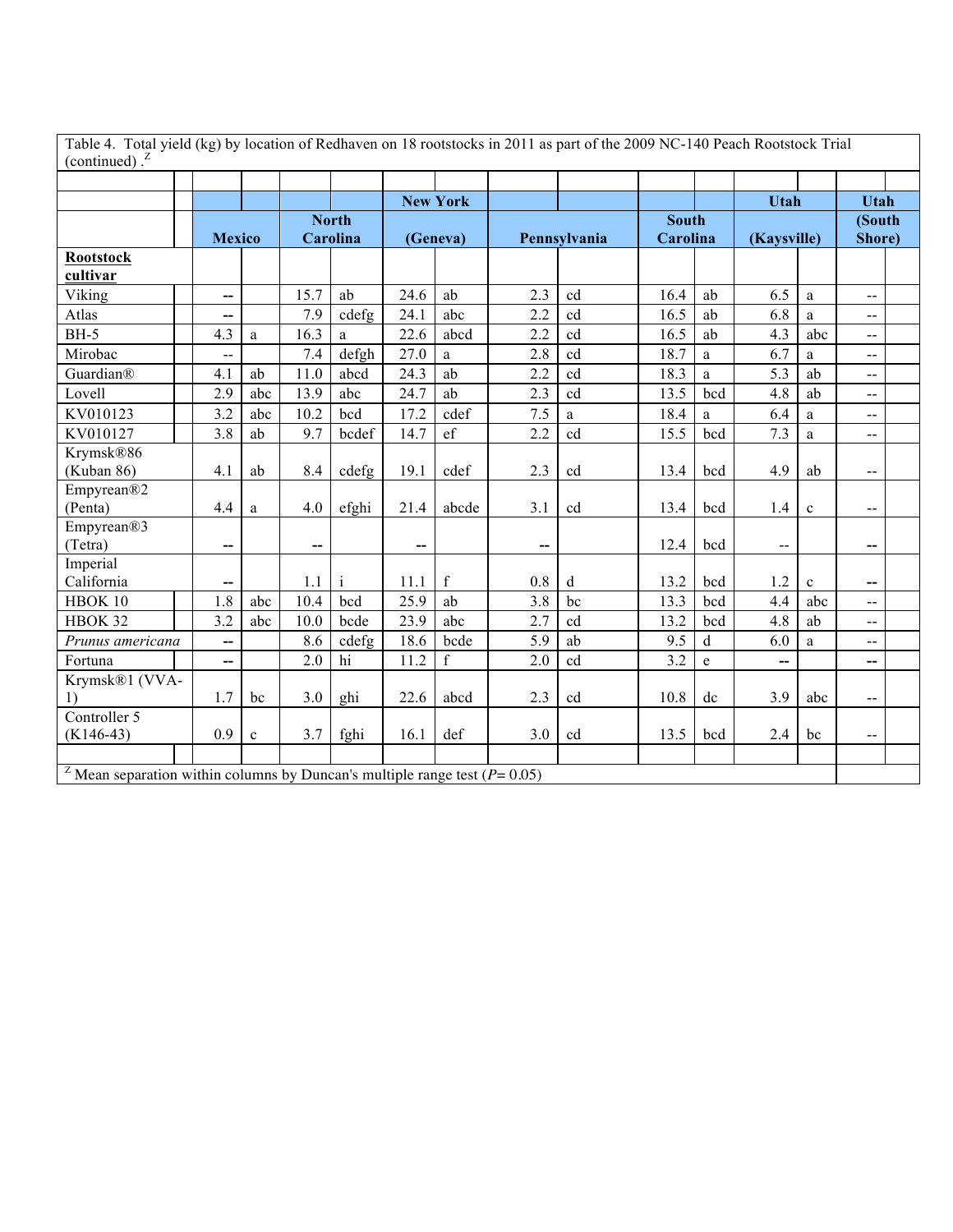| Table 5. Mean fruit weight (g) by location of Redhaven on 18 rootstocks in 2011 as part of the 2009 NC-140 Peach<br>Rootstock Trial. <sup>Z</sup> |                          |            |      |                          |              |                          |             |          |             |                      |    |                          |             |
|---------------------------------------------------------------------------------------------------------------------------------------------------|--------------------------|------------|------|--------------------------|--------------|--------------------------|-------------|----------|-------------|----------------------|----|--------------------------|-------------|
|                                                                                                                                                   |                          |            |      |                          |              |                          |             |          |             |                      |    |                          |             |
|                                                                                                                                                   | <b>Alabama</b>           | California |      | Colorado                 |              | <b>Illinois</b>          |             | Kentucky |             | <b>Massachusetts</b> |    | <b>Missouri</b>          |             |
| <b>Rootstock</b><br>cultivar                                                                                                                      |                          |            |      |                          |              |                          |             |          |             |                      |    |                          |             |
| Viking                                                                                                                                            | $\overline{\phantom{a}}$ | 192        | bcde | 168                      | abc          | 134                      | ab          | 156      | ab          | 164                  | ab | 174                      | ab          |
| Atlas                                                                                                                                             | $-$                      | 188        | cde  | 178                      | abc          | 118                      | ab          | 155      | ab          | 166                  | ab | 158                      | b           |
| <b>BH-5</b>                                                                                                                                       | $-$                      | 182        | de   | 175                      | abc          | 149                      | ab          | 160      | ab          | 163                  | b  | 175                      | ab          |
| Mirobac                                                                                                                                           | $-$                      | 179        | e    | 137                      | bc           | 121                      | $\mathbf b$ | 131      | $\mathbf b$ | 177                  | ab | 190                      | a           |
| Guardian®                                                                                                                                         | $-$                      | 196        | bcde | 150                      | abc          | 138                      | ab          | 133      | b           | 184                  | a  | 170                      | ab          |
| Lovell                                                                                                                                            | $-$                      | 175        | e    | 165                      | abc          | 147                      | ab          | 142      | ab          | 179                  | ab | 168                      | ab          |
| KV010123                                                                                                                                          | $-$                      | 189        | cde  | 206                      | a            | 149                      | ab          | 148      | ab          | 175                  | ab | 164                      | ab          |
| KV010127                                                                                                                                          | $\overline{\phantom{a}}$ | 216        | ab   | 188                      | ab           | 130                      | ab          | 126      | $\mathbf b$ | 169                  | ab | 180                      | ab          |
| Krymsk®86<br>(Kuban 86)                                                                                                                           | $-$                      | 182        | de   | 133                      | bc           | 157                      | a           | 156      | ab          | 165                  | ab | 171                      | ab          |
| Empyrean®2<br>(Penta)                                                                                                                             | --                       | 206        | abcd | 142                      | bc           | $\overline{\phantom{a}}$ |             | --       |             | 167                  | ab | 174                      | ab          |
| Empyrean®3<br>(Tetra)                                                                                                                             | --                       | --         |      | --                       |              | $\overline{\phantom{a}}$ |             | --       |             | $-$                  |    | --                       |             |
| Imperial<br>California                                                                                                                            | --                       | --         |      | 158                      | abc          | $\overline{\phantom{a}}$ |             |          |             |                      |    |                          |             |
| HBOK 10                                                                                                                                           | $\overline{a}$           | 187        | cde  | 172                      | abc          | 138                      | ab          | 142      | ab          | 177                  | ab | 185                      | a           |
| HBOK 32                                                                                                                                           | $\overline{a}$           | 181        | de   | 158                      | abc          | 123                      | ab          | 145      | ab          | 170                  | ab | 156                      | $\mathbf b$ |
| Prunus americana                                                                                                                                  | --                       | 221        | a    | 176                      | abc          | 147                      | ab          | 141      | ab          | 180                  | ab | $\overline{\phantom{a}}$ |             |
| Fortuna                                                                                                                                           | --                       | --         |      | 119                      | $\mathbf{c}$ | $-$                      |             |          |             |                      |    | --                       |             |
| Krymsk <sup>®1</sup><br>$(VVA-1)$                                                                                                                 | $-$                      | 207        | abc  | $\overline{\phantom{a}}$ |              | 135                      | ab          | 146      | ab          | 182                  | ab | 186                      | a           |
| Controller 5<br>$(K146-43)$                                                                                                                       | $\overline{\phantom{a}}$ | 188        | cde  | 139                      | bc           | 132                      | ab          | 182      | a           | 181                  | ab | 173                      | ab          |
|                                                                                                                                                   |                          |            |      |                          |              |                          |             |          |             |                      |    |                          |             |

Table 5. Mean fruit weight (g) by location of Redhaven on 18 rootstocks in 2011 as part of the 2009 NC-140 Peach